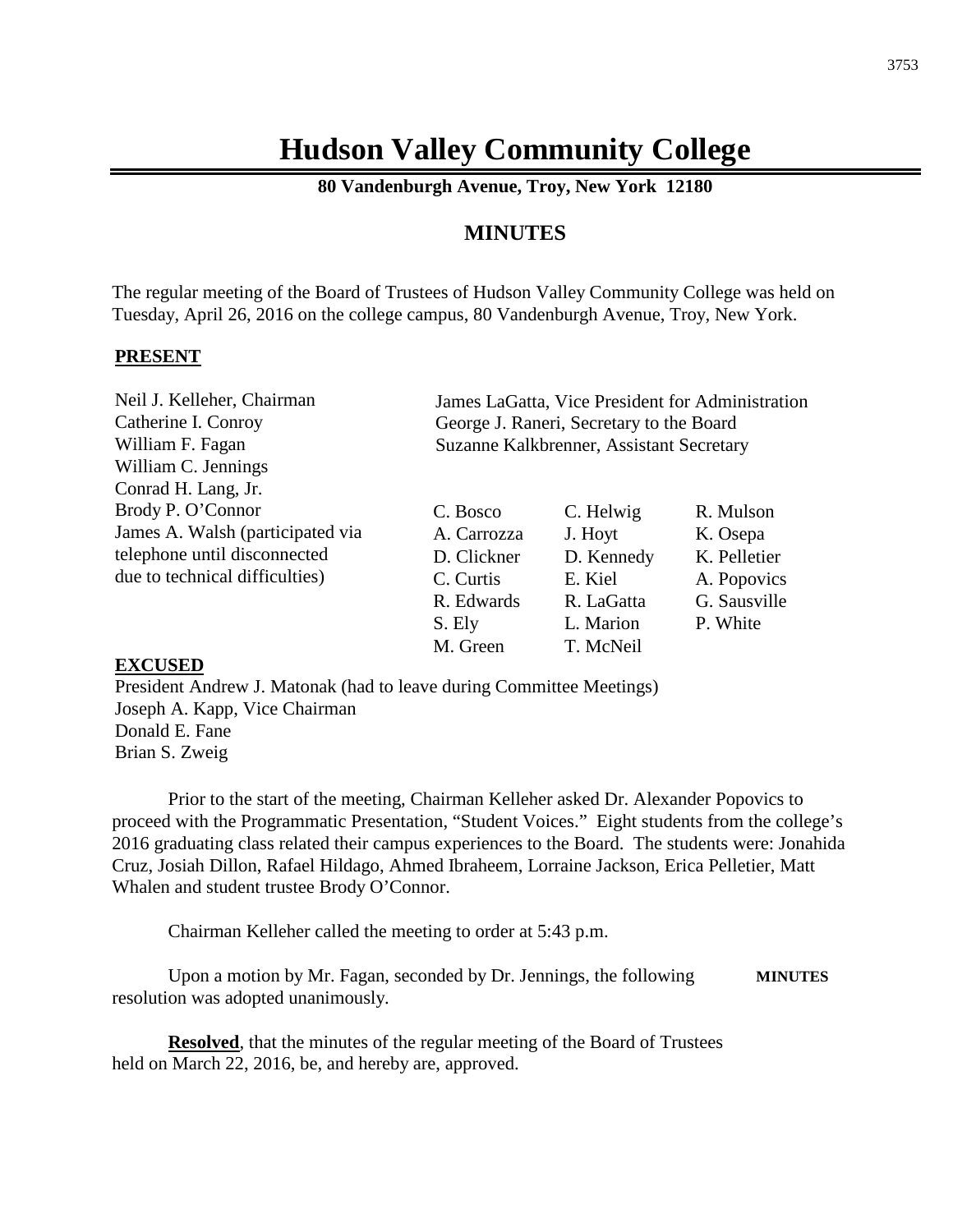Upon a motion by Dr. Jennings, seconded by Mr. Fagan, the **CURRICULUM** following resolution was adopted unanimously. **CHANGES**

**Resolved**, that the following curriculum changes, as recommended by the Academic Senate and the President, be, and hereby are, approved, as follows:

## **1. Change in Program Entrance Requirements and Degree Requirements**

## *A. Liberal Arts Humanities and Social Science Honors Advisement Track*

Changes to the program will clarify for students the program requirements and increase the rigor of the program.

| <b>Change in Program Entrance Requirements:</b> |                                             |  |
|-------------------------------------------------|---------------------------------------------|--|
| <b>Current:</b>                                 | New:                                        |  |
| Hudson Valley students or college transfer      | Remove entire section on transfer criteria. |  |
| students who wish to enroll in the Liberal      |                                             |  |
| Arts and Science—Humanities and Social          |                                             |  |
| Sciences Honors Advisement Track must           |                                             |  |
| have a minimum of 12 college-level              |                                             |  |
| credits applicable to the program with an       |                                             |  |
| overall G.P.A. of 3.70. However,                |                                             |  |
| extenuating circumstances as well as            |                                             |  |
| particular strengths in certain academic        |                                             |  |
| areas will be taken into consideration          |                                             |  |
| during the review process.                      |                                             |  |
| Seven (7) Honors courses must be                | Increase the number of required Honors      |  |
| completed to fulfill the requirement for        | courses to eight $(8)$ .                    |  |
| the Honors track                                |                                             |  |
| Maintain cumulative G.P.A.of 3.2                | Maintain cumulative G.P.A.of 3.5            |  |

| <b>Change in Degree Requirements:</b>    |                                          |  |
|------------------------------------------|------------------------------------------|--|
| <b>Current:</b>                          | New:                                     |  |
| To qualify as an Honors graduate and to  | To qualify as an Honors graduate and to  |  |
| receive Completion of Honors Study       | receive Completion of Honors Study       |  |
| documentation, students must take a      | documentation, students must take a      |  |
| minimum of seven of the nine Honors      | minimum of eight Honors designated       |  |
| designated courses combined with the     | courses combined with the major degree   |  |
| major degree requirements and electives, | requirements and electives. All students |  |
| including Honors Seminar I and Honors    | must successfully complete Honors        |  |
| Seminar II, and achieve a minimum        | Seminar I (HONR 190), Honors Seminar     |  |
| overall G.P.A. of 3.2. Students may be   | II (HONR 290), Honors English            |  |
| advised to complete their studies in the | Composition I (ENGL 107), Honors         |  |
| Liberal Arts: Humanities and Social      | English Composition II (ENGL 108),       |  |
| Sciences non-honors track if their       | Honors Literature (ENGL 240), and either |  |
| academic performance falls below the     | Honors Math (MATH 178) and/or Honors     |  |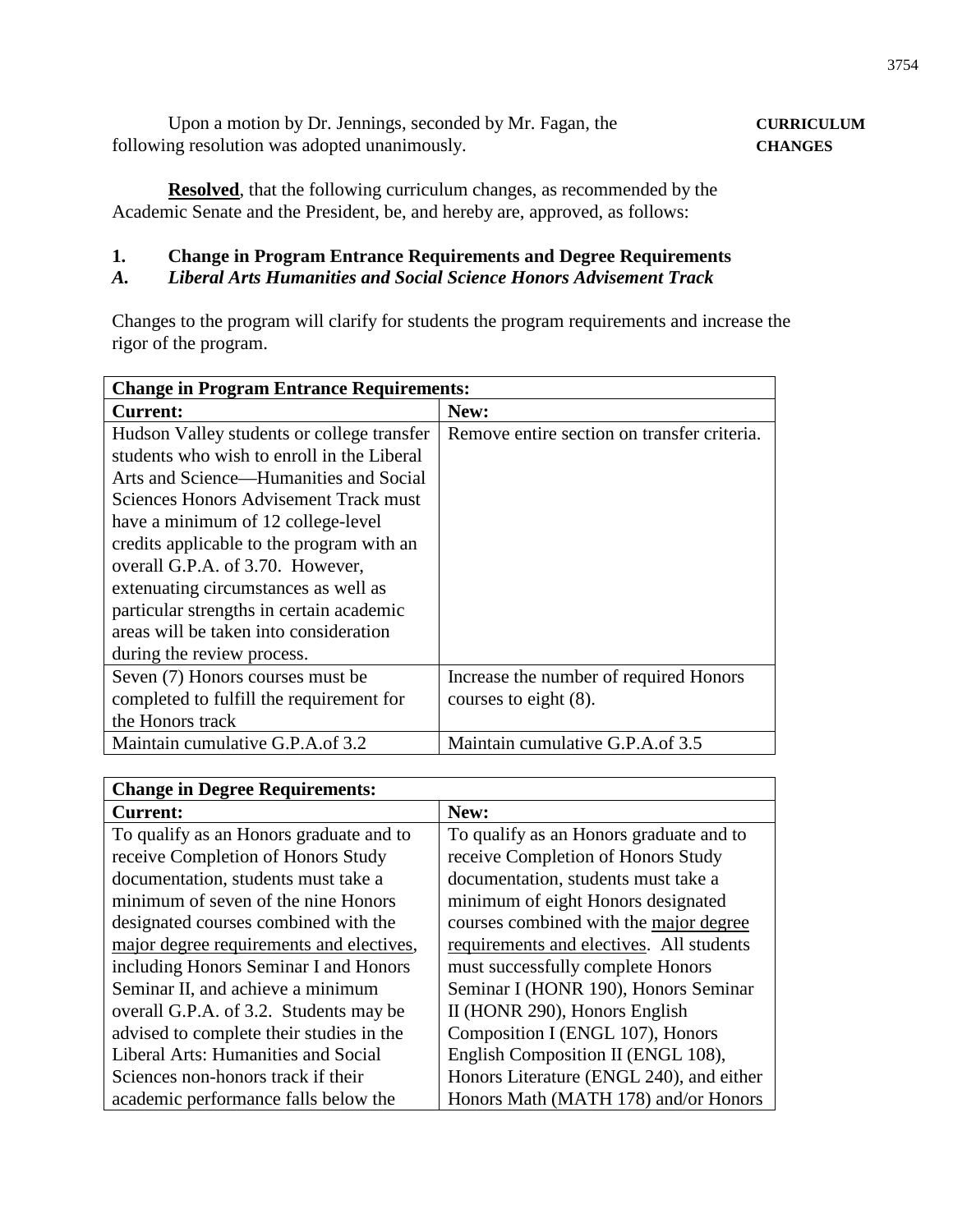| minimum G.P.A. for an extended period | National Science (NSCI 250). In addition    |  |
|---------------------------------------|---------------------------------------------|--|
| of time.                              | to these six classes, two more honors       |  |
|                                       | classes of the student's choosing must be   |  |
|                                       | completed. Students must maintain a         |  |
|                                       | minimum overall G.P.A. of 3.5 each          |  |
|                                       | semester. Students may be advised to        |  |
|                                       | complete their studies in the Liberal Arts: |  |
|                                       | Humanities and Social Sciences non-         |  |
|                                       | honors track if their academic              |  |
|                                       | performance falls below the minimum         |  |
|                                       | G.P.A. for an extended period of time.      |  |

## *B. Mortuary Science A.A.S. Degree*

The changes will better prepare the students as they enter the program and ensure greater success as they move through the curriculum.

| <b>Change in Program Entrance Requirements:</b>                                                                            |                                                                                                                                                                                                                                                                                                                                                                                                    |  |
|----------------------------------------------------------------------------------------------------------------------------|----------------------------------------------------------------------------------------------------------------------------------------------------------------------------------------------------------------------------------------------------------------------------------------------------------------------------------------------------------------------------------------------------|--|
| <b>Current:</b>                                                                                                            | New:                                                                                                                                                                                                                                                                                                                                                                                               |  |
| Courses: Algebra or 1 unit of equivalent<br>academic math, biology and chemistry<br>with labs (80 or above in each course) | Courses: Algebra or 1 unit of equivalent<br>academic math, biology and chemistry<br>with labs (a grade of "B" or better in each<br>course; courses must have been taken<br>within five years) OR HVCC BIOL 109,<br>Biology of the Human Organism and<br>HVCC CHEM 095, Essentials of<br>Chemistry (a grade of "B" or better in<br>each course; courses must have been taken<br>within five years). |  |
| High School Average: 80 or above                                                                                           | High School Average: 80 or anove                                                                                                                                                                                                                                                                                                                                                                   |  |

| <b>Change in Degree Requirements:</b>    |                                               |  |
|------------------------------------------|-----------------------------------------------|--|
| <b>Current:</b>                          | New:                                          |  |
| There is a sentence regarding the Board  | Remove sentence regarding the Board           |  |
| exam                                     | exam                                          |  |
| There is no sentence regarding admission | <b>Admission Procedures: Applications are</b> |  |
| procedures                               | accepted for admission into the Fall term     |  |
|                                          | only.                                         |  |
| There is no sentence regarding repeating | Students who fail any MTSC science            |  |
| pre and co-requisites                    | course will be required to repeat all         |  |
|                                          | previous co-requisite and prerequisite        |  |
|                                          | courses required for that course.             |  |
| The current footnote reads: **A grade of | **A grade of "B" or better in selected        |  |
| "C" or better is required for program    | MTSC courses is required for program          |  |
| completion.                              | completion.                                   |  |
| There is no footnote regarding General   | Adding a footnote regarding General           |  |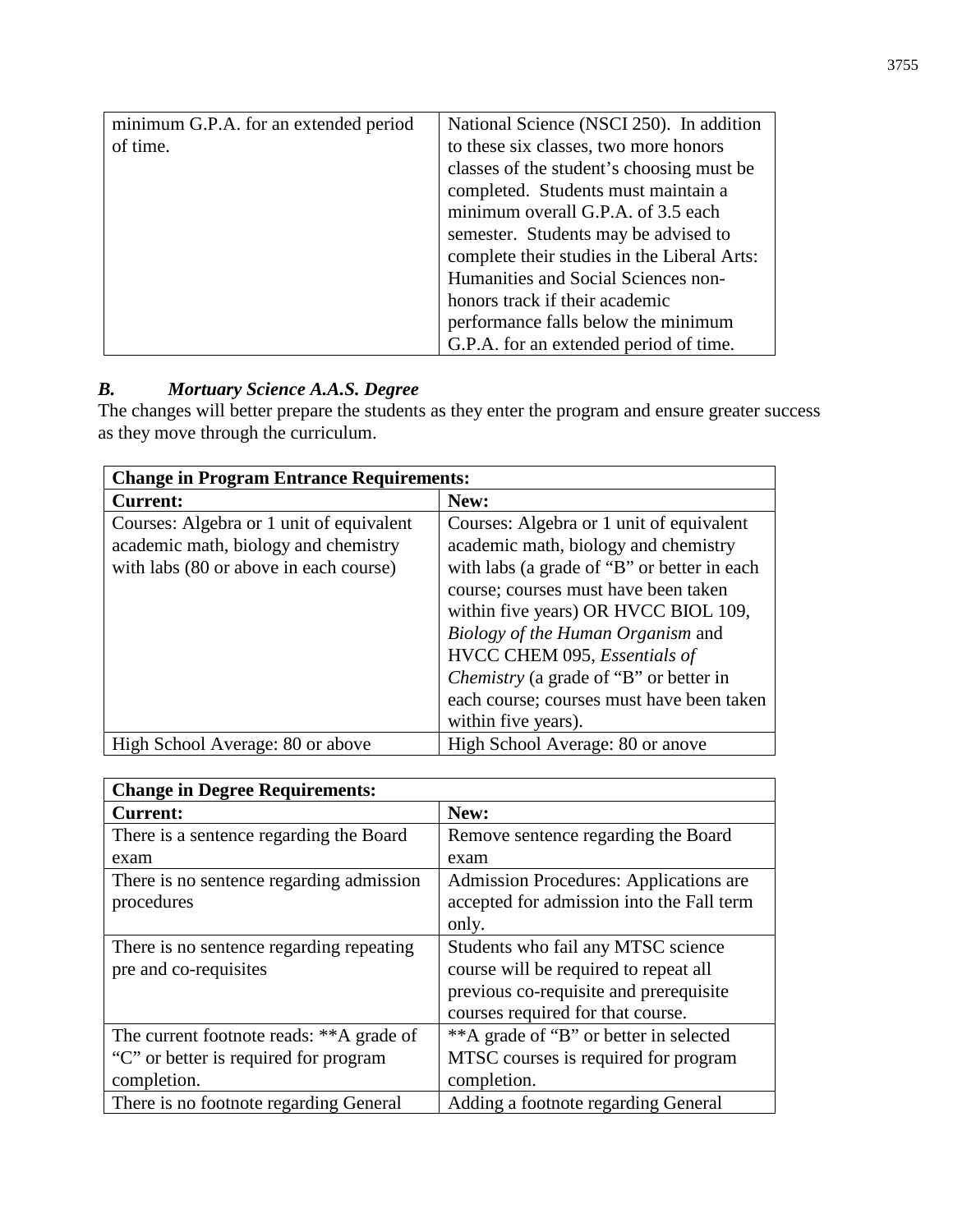| <b>Education courses</b>                             | Education courses: ** A grade of "C" or    |
|------------------------------------------------------|--------------------------------------------|
|                                                      | better is required for program completion. |
| <b>BADM</b> 200, <i>Business Communications</i> , is | Adding BADM 200, Business                  |
| not required.                                        | Communications, as a requirement           |
| ENGL 120, <i>Communications</i> , is an option       | Removing ENGL 120, Communications,         |
| with ENGL 125, Public Speaking                       | as an option and requiring only ENGL       |
|                                                      | 125, Public Speaking                       |
| MKTG 216, Small Business Management,                 | Removing MKTG 216, Small Business          |
| is required.                                         | Management, as a required course.          |

Upon a motion by Dr. Jennings, seconded by Mr. Fagan, the **HVCC FOUNDATION**following resolution was adopted unanimously. **FORM 990 FILING** 

**Resolved**, that the request for approval of Hudson Valley Community **BUDGET** College Foundation, Inc.'s IRS Form 990 for the fiscal year ended June 30, 2015, as prepared by Urbach, Hacker and Young LLP, and as recommended by the Foundation Board of Directors on March 31, 2016, be, and hereby is, approved.

Upon a motion by Mr. Fagan, seconded by Mr. Lang, the **HVCC FOUNDATION** following resolution was adopted unanimously. **REAPPOINTMENT** 

**Resolved**, that the request for approval of the reappointment of Peter Semenza'86, as a director of the Hudson Valley Community College Foundation, Inc., for a term from May 1, 2016 – April 30, 2019, as recommended by the Foundation Executive Committee on April 21, 2016, be, and hereby is, approved.

Upon a motion by Mr. Fagan, seconded by Mr. Lang, the **CAPITAL** following resolution was adopted unanimously. **CONSTRUCTION--**

**Resolved**, that the request for approval of a change order in the amount **ATHLETIC FIELDS** of \$109,140 to Shaker Flats, Inc., for upgrading the track surface, as recommended by the Faculty Student Association Board of Directors on April 11, 2016, from the capital project entitled "Upgrade to Athletic Fields," be, and hereby is, approved.

Upon a motion by Dr. Jennings, seconded by Mr. Lang, the **FACILITIES**  following resolution was adopted unanimously. **RENOVATIONS--**

**Resolved**, that the request for approval of the award of contract in the amount of \$743,990 to HMA Contracting, Corp., for campus parking lot repairs and replacements, using student parking fee revenue, be, and hereby is, approved.

#### **INFORMATION ITEMS INFORMATION**

The following information items were noted: **ITEMS**

**OF DIRECTOR** 

**OPERATING** 

**UPGRADE TO**

**PARKING LOTS**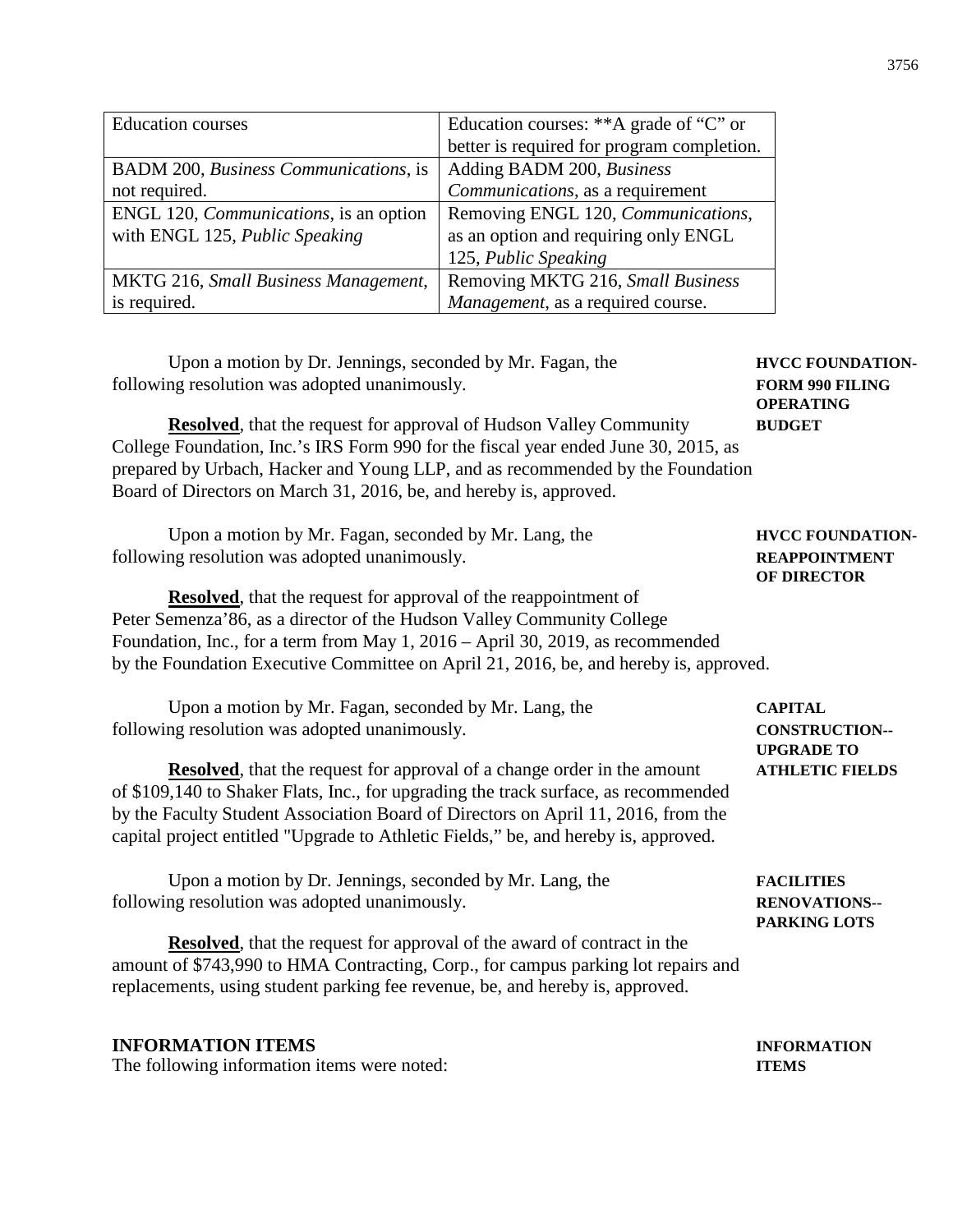## **A. 2016/2017 FACULTY PROMOTIONS**

The following faculty promotions, effective September 1, 2016, have been approved by the President:

| From Assistant Professor to Associate Professor (\$2,000 Adjustment) |
|----------------------------------------------------------------------|
|----------------------------------------------------------------------|

| Name                    | Department                                                  |
|-------------------------|-------------------------------------------------------------|
| Natasha Anthony         | English, Foreign Languages and English as a Second Language |
| Mariadelourdes Benton   | English, Foreign Languages and English as a Second Language |
| <b>Andrew Blanchard</b> | Health, Physical Education and Exercise Studies             |
| Paul Calarco            | History, Philosophy and Social Sciences                     |
| Michael Connell         | <b>Instructional Support Services &amp; Retention</b>       |
| Susan Difranzo          | Biology, Chemistry and Physics                              |
| Laura Gonyea            | History, Philosophy and Social Sciences                     |
| Carla Gundermann        | Criminal Justice, Forensic Science & Public Administration  |
| Carol Hammond           | <b>Instructional Support Services &amp; Retention</b>       |
| <b>Tyler Kessel</b>     | English, Foreign Languages and English as a Second Language |
| Alice Malayasic         | History, Philosophy and Social Sciences                     |
| Karen Marbot            | Accounting, Entrepreneurship and Marketing                  |
| John Meehan             | <b>Business Administration</b>                              |
| John Mulcare            | <b>Business Administration</b>                              |
| Danica Nowosielski      | Biology, Chemistry and Physics                              |
| Diana Pane              | <b>Teacher Preparation</b>                                  |
| Jamey Thompson          | Biology, Chemistry and Physics                              |
| Brian Vlieg             | <b>Individual Studies</b>                                   |
| Valerie Lang Waldin     | <b>Instructional Support Services &amp; Retention</b>       |
| Robert Whitaker         | History, Philosophy and Social Sciences                     |

## From Associate Professor to Professor (\$2,500 Adjustment)

| Name                   | Department                                                   |
|------------------------|--------------------------------------------------------------|
| Michelle Bannoura      | History, Philosophy and Social Sciences                      |
| Rachel Bornn           | English, Foreign Languages, and English as a Second Language |
| Michele Catone-Maitino | History, Philosophy and Social Sciences                      |
| Anne Dearing           | English, Foreign Languages, and English as a Second Language |
| Jennifer Diedrick      | Biology, Chemistry and Physics                               |
| Teresa Gil             | History, Philosophy and Social Sciences                      |
| Marina Gore            | English, Foreign Languages, and English as a Second Language |
| James Hamilton         | Automotive, Manufacturing and Electrical Engineering         |
|                        | Technologies                                                 |
| Donald Heckelman       | Mathematics and Engineering Science                          |
| Susan Kutryb           | Mathematics and Engineering Science                          |
| Thomas Lail            | Fine Arts, Theatre Arts & Broadcast Communications           |
| James Looby            | Computing & Information Sciences                             |
| Peter Sawyer           | History, Philosophy and Social Sciences                      |
| <b>Andrew Schott</b>   | History, Philosophy and Social Sciences                      |
| Todd Wysocki           | History, Philosophy and Social Sciences                      |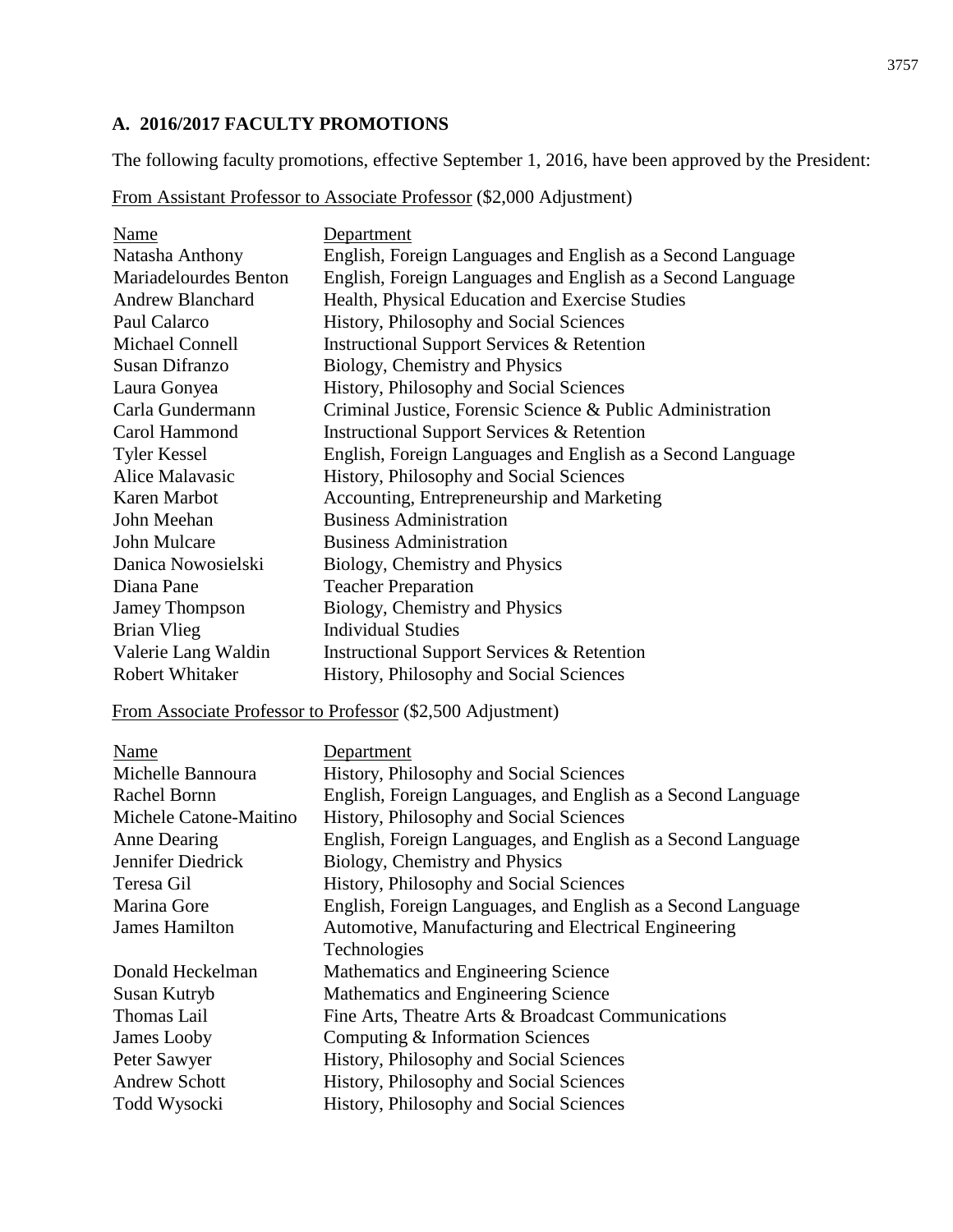## **B. FULL-TIME NON-TEACHING PROFESSIONALS**

| 1. | Finance                                                                                                                                              |              |
|----|------------------------------------------------------------------------------------------------------------------------------------------------------|--------------|
|    | Petula Phillips, Assistant for Financial Analysis – Budget,<br>Finance,<br>f/t appt., eff. $3/30/16$ or thereafter                                   | \$40,000/yr  |
|    | Michael Radzyminski, Bursar,<br>Finance,                                                                                                             |              |
|    | f/t appt., eff. $3/7/16$ or thereafter                                                                                                               | \$63,914/yr  |
| 2. | Technology, Institutional Assessment and Planning                                                                                                    |              |
|    | Jonathan Brennan, Chief Information Officer,<br><b>Information Technology Services,</b><br>f/t appt., eff. $3/24/16$ or thereafter                   | \$115,000/yr |
| 3. | <b>Enrollment Management &amp; Student Development</b>                                                                                               |              |
|    | Clint Garrigan, Assistant Softball Coach,<br>Intercollegiate Athletics,<br>f/t temp. appt., eff. $4/4/16$ or thereafter                              | \$1250/yr    |
|    | <b>C. PART-TIME FACULTY</b>                                                                                                                          |              |
| 1. | <b>Academic Affairs</b>                                                                                                                              |              |
|    | Alicia Barr, Instructor,<br>Community & Professional Education (non-credit),<br>$p/t$ appt., eff. $4/18/16$ or thereafter                            | \$40.00/hr   |
|    | Phyllis Allen, Instructor,<br>Community & Professional Education (non-credit),<br>$p/t$ appt., eff. $4/18/16$ or thereafter                          | \$25.00/hr   |
| 2. | Schools of Liberal Arts & Sciences and Health Sciences                                                                                               |              |
|    | Kerry Bottenfield, Instructor,<br>English, Foreign Languages & English as a Second Language<br>(HS Model), $p/t$ appt., eff. $4/13/16$ or thereafter | \$0          |
|    | Sujatha Kadaba, Instructor,<br>Biology, Chemistry and Physics,<br>$p/t$ appt., eff. $4/8/16$ or thereafter                                           | \$1113/sch   |
|    | Benjamin Wilhelm, Instructor,<br>Biology, Chemistry and Physics,<br>p/t appt., eff. 4/8/16 or thereafter                                             | \$1113/sch   |